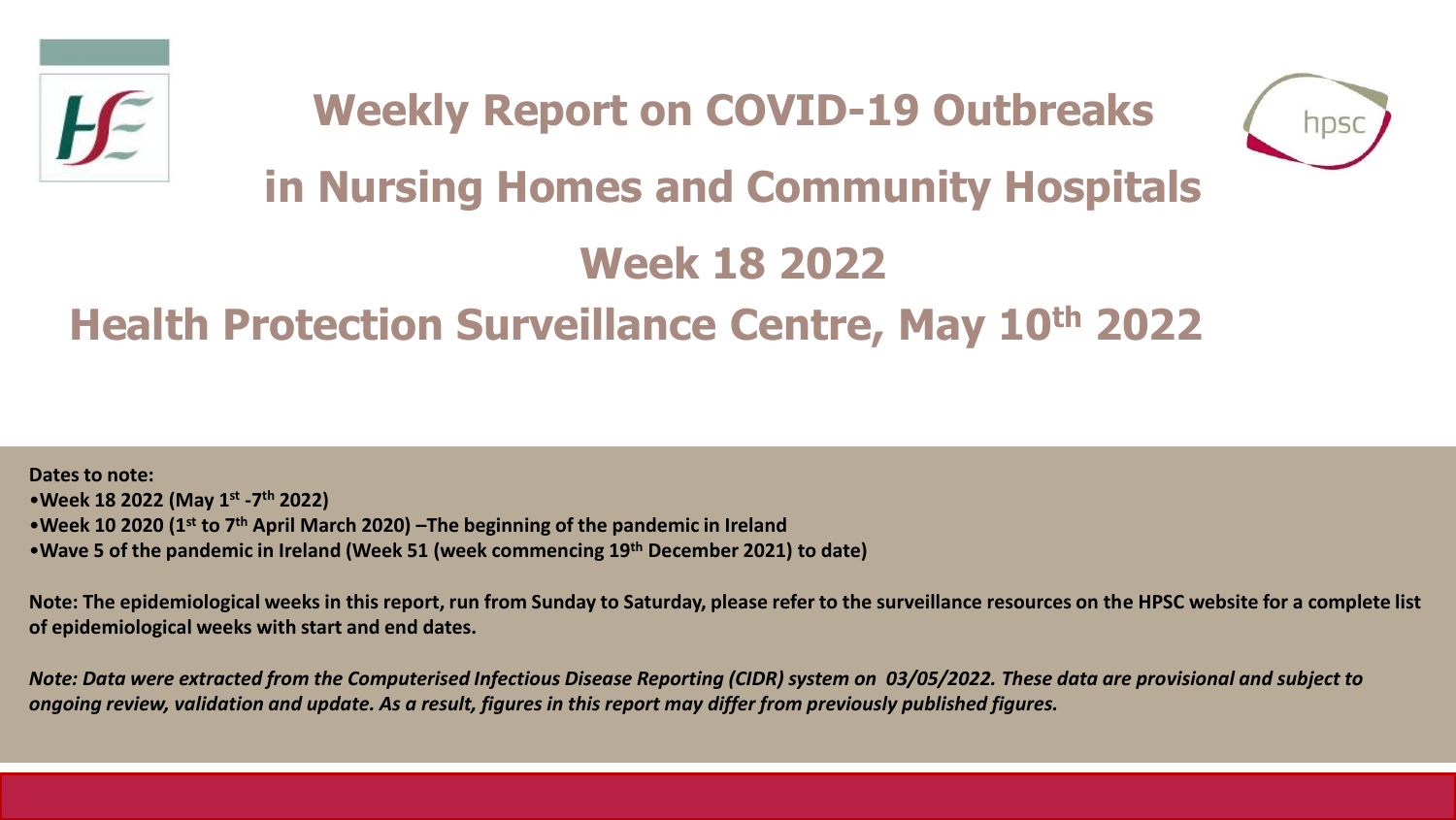

#### **Notes**

The following report provides information on COVID-19 outbreaks/clusters notified on CIDR to midnight May 7<sup>th</sup> 2022 (week 18) and extracted from CIDR at 9am on May 10<sup>th</sup> 2022.

Data are provisional and subject to ongoing review, validation and updating. For this reason, data reported may not match data previously reported or outbreaks data reported in the future for the same time period. Furthermore, the number of linked cases is based on the number of linked cases at the time of extraction from CIDR and an outbreak may increase in size since the time of extraction due to more cases occurring or more information becoming available on CIDR.

**Sincere thanks are extended to all those who are participating in the collection of data and reporting of data used in this report, particularly under the current challenging circumstances.** This includes the HSE COVID-19 Contact Management Programme (CMP), staff in ICU units, notifying clinicians, laboratory staff, Public Health doctors, Nurses, Surveillance Scientists, Microbiologists and Administrative staff.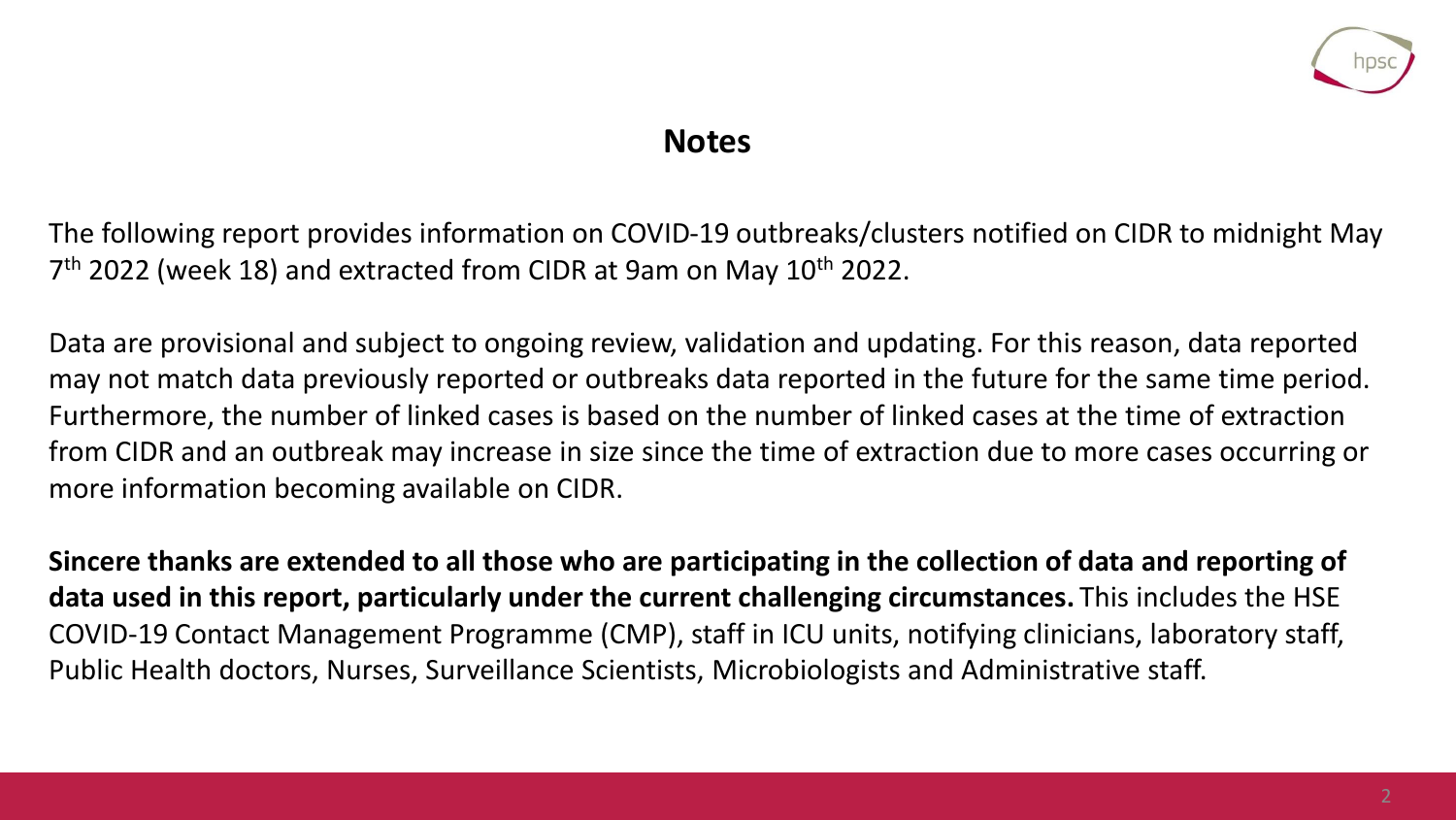

|                                       | <b>Outbreak</b>               |                               | <b>Linked confirmed cases</b> |                               |                                            |                                           |                           |  |
|---------------------------------------|-------------------------------|-------------------------------|-------------------------------|-------------------------------|--------------------------------------------|-------------------------------------------|---------------------------|--|
| <b>Wave</b>                           | <b>Number of</b><br>outbreaks | <b>Number of</b><br>$cases^*$ | <b>Number</b>                 | <b>Number</b><br>hospitalised | <b>Number</b><br>admitted to<br><b>ICU</b> | <b>Number</b><br>hospitalised<br>and died | <b>Number</b><br>who died |  |
| <b>Wave 1 (weeks 10-31 2020)</b>      | 301                           | 6658                          | 6251                          | 476                           | 16                                         | 195                                       | 886                       |  |
| <b>Wave 2 (weeks 32-47 2020)</b>      | 80                            | 1571                          | 1555                          | 90                            | < 5                                        | 25                                        | 134                       |  |
| Wave 3 (week 48 2020 - week 25 2021)  | 267                           | 8375                          | 8328                          | 577                           | 12                                         | 200                                       | 1032                      |  |
| <b>Wave 4 (weeks 26-50 2021)</b>      | 202                           | 2902                          | 2712                          | 190                           | $<$ 5                                      | 50                                        | 206                       |  |
| Wave 5 (weeks 51 2021 - week 18 2022) | 742                           | 14999                         | 10240                         | 473                           | 6                                          | 51                                        | 223                       |  |
| <b>Total</b>                          | 1592                          | 34505                         | 29086                         | 1806                          | 38                                         | 521                                       | 2481                      |  |

\*the larger between the aggregate number of confirmed cases reported or the number of confirmed linked cases. In wave5, includes cases confirmed by PCR or Antigen testing

- Overall, there have been 1,592 COVID-19 outbreaks in Nursing homes and Community Hospitals
- 1,806 of 29,086 laboratory confirmed outbreak cases have been hospitalised (6.2%)
- 2,481 deaths have been reported among confirmed outbreak cases in these settings (8.5%)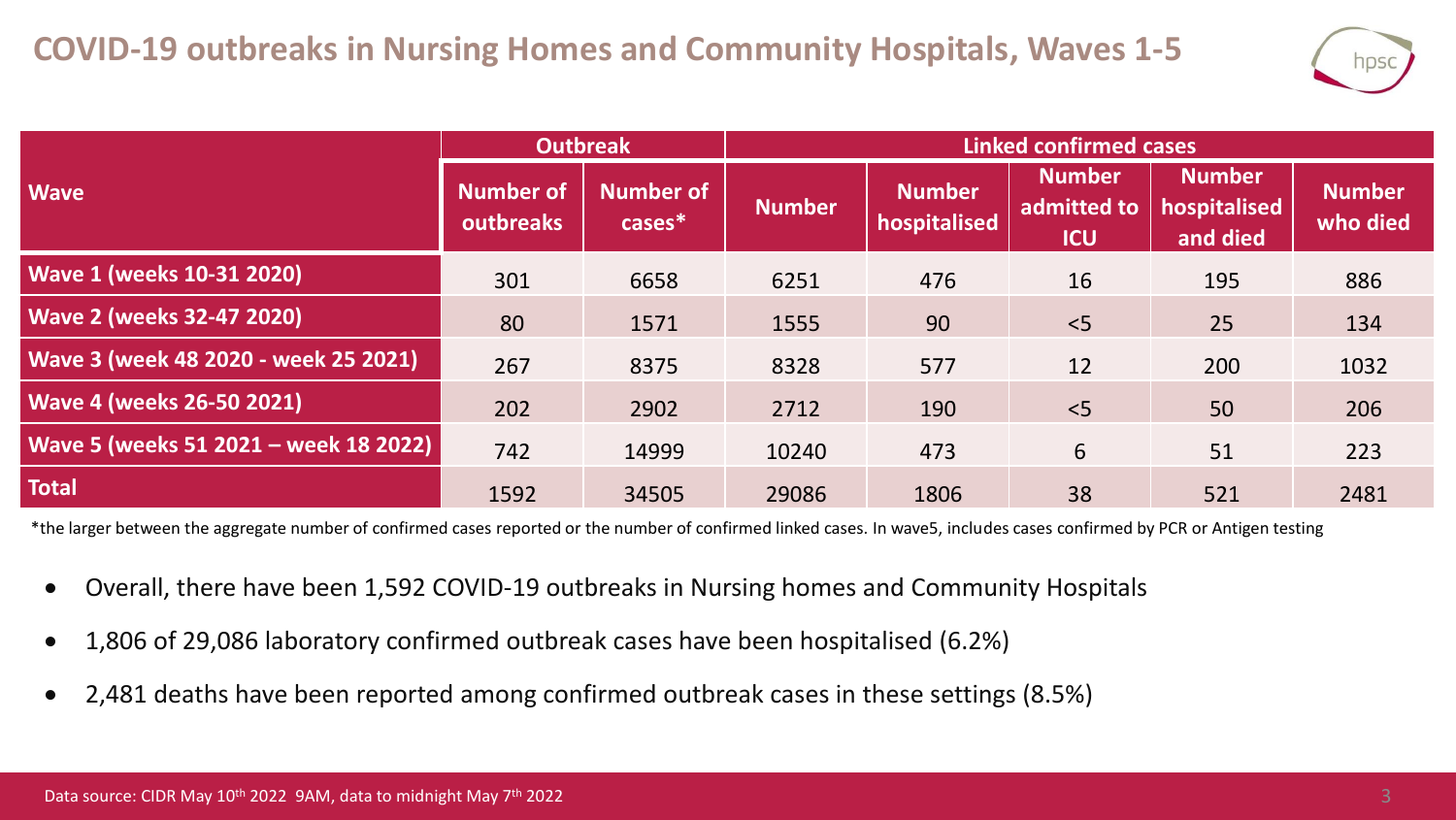# **Weekly number of COVID-19 outbreaks in Nursing Homes and Community Hospitals, Waves 1-5**



Large peaks occurred in the number of outbreaks in wave 1 (72 outbreaks in a single week), wave 3 (57 outbreaks in a single week) and wave 5 (67 outbreaks in a single week).

In week 18 2022, 9 outbreaks were reported in these settings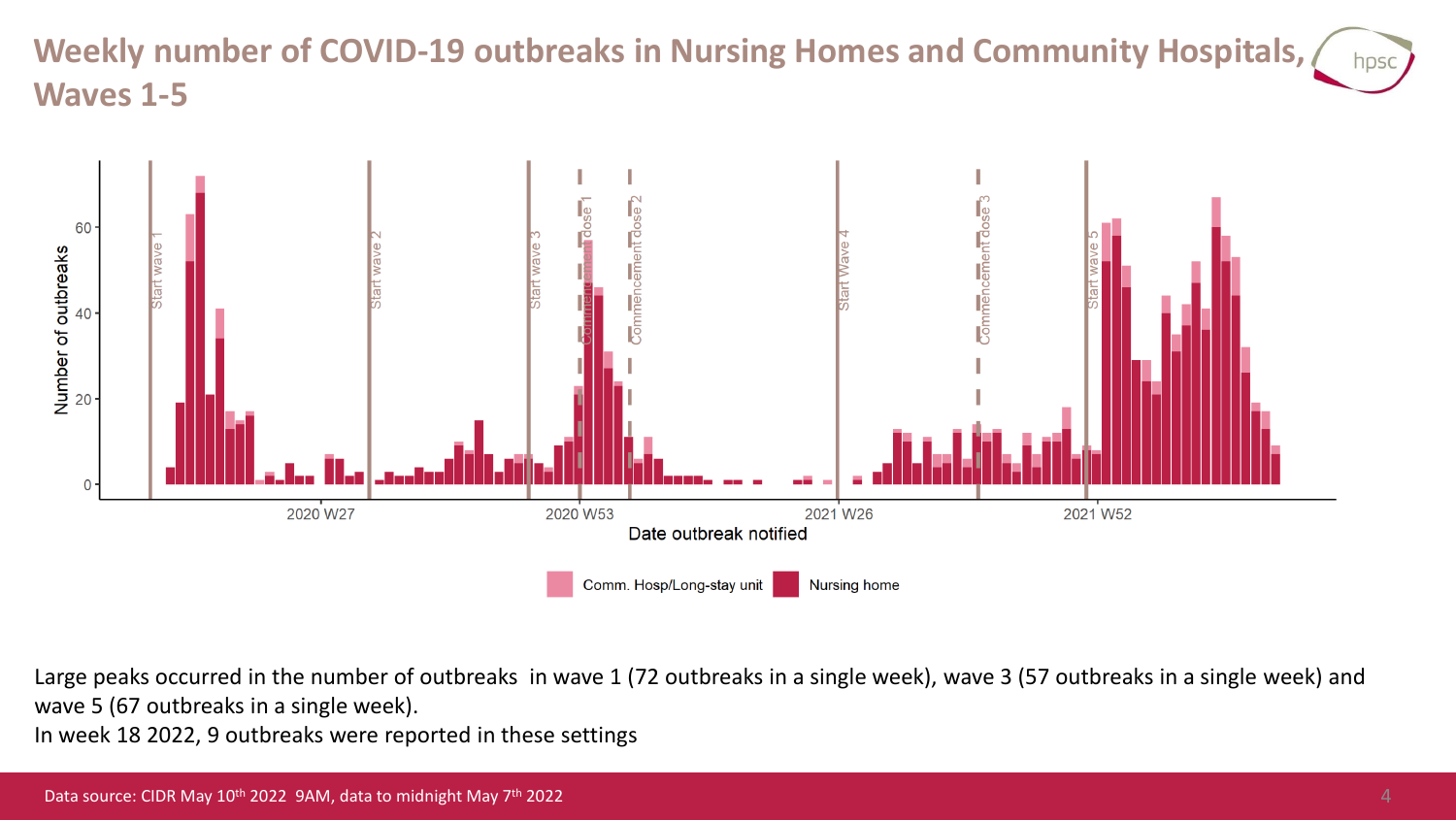# **Burden of disease associated with COVID-19 outbreaks in Nursing Homes and Community Hospitals, Wave 5 (weeks 51 2021 to week 18 2022)**



|                            | <b>Outbreak</b>               |                               | <b>Linked confirmed cases</b> |                               |                                            |                                           |                           |  |
|----------------------------|-------------------------------|-------------------------------|-------------------------------|-------------------------------|--------------------------------------------|-------------------------------------------|---------------------------|--|
| <b>Outbreaks Location7</b> | <b>Number of</b><br>outbreaks | <b>Number of</b><br>$cases^*$ | <b>Number</b>                 | <b>Number</b><br>hospitalised | <b>Number</b><br>admitted to<br><b>ICU</b> | <b>Number</b><br>hospitalised<br>and died | <b>Number who</b><br>died |  |
| Comm. Hosp/Long-stay unit  | 87                            | 1291                          | 940                           | 128                           | < 5                                        | 5                                         | 11                        |  |
| <b>Nursing home</b>        | 655                           | 13708                         | 9300                          | 345                           | < 5                                        | 46                                        | 212                       |  |
| <b>Total</b>               | 742                           | 14999                         | 10240                         | 473                           | 6                                          | 51                                        | 223                       |  |

**Wave 5:** \*the larger between the aggregate number of confirmed cases reported or the number of confirmed linked cases. In wave5, includes cases confirmed by PCR or Antigen testing

- 742 outbreaks in wave 5
- 14,999 cases were reported associated with these outbreaks, of which there was disaggregate data available on 10,240 cases (68%)
- 473 of the 10,240 outbreak-linked cases (4.6%) were hospitalised (age range 18-106 years, median 83 years).
- 223 of the 10,240 outbreak-linked cases (2.2%) died (age range 52-101 years, median 87 years). Nine additional deaths were reported among probable cases linked to wave 5 outbreaks.

#### **Week 18 2022**

• Nine new outbreaks -66 associated cases (range 0-16 cases per outbreak)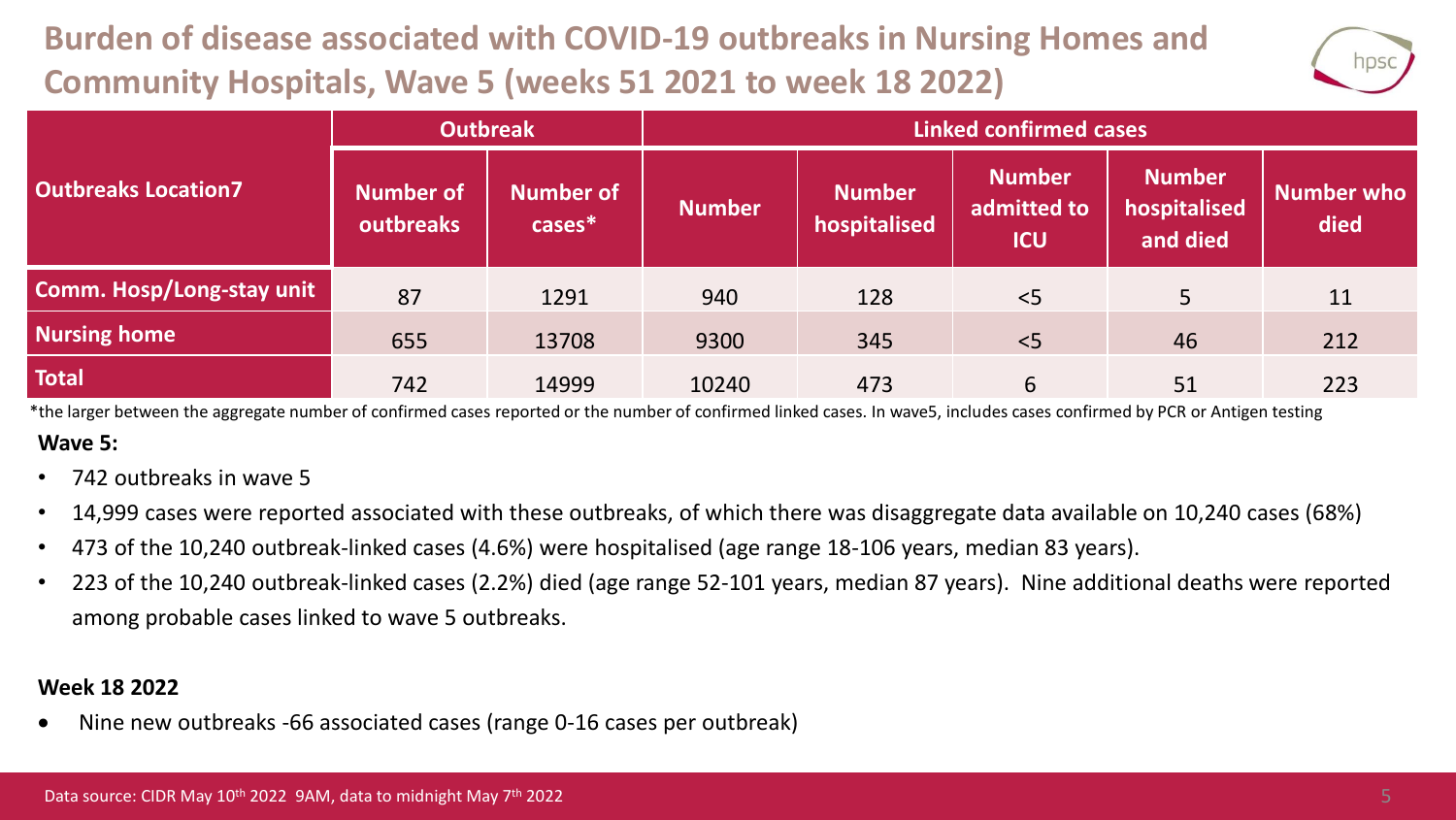**Weekly number of COVID-19 outbreaks in Nursing Homes and Community Hospitals, Waves 5 (week 51 2021 – week 18 2022)**



#### **Waves 5:**

- 742 nursing home and community hospital/long stay unit COVID-19 outbreaks notified
- The number of outbreaks in these settings increased to 62 outbreaks in week 2 2022, decreased to 24 outbreaks in week 6 2022, increased to 67 again in week 12 2022, and was 9 in week 18 2022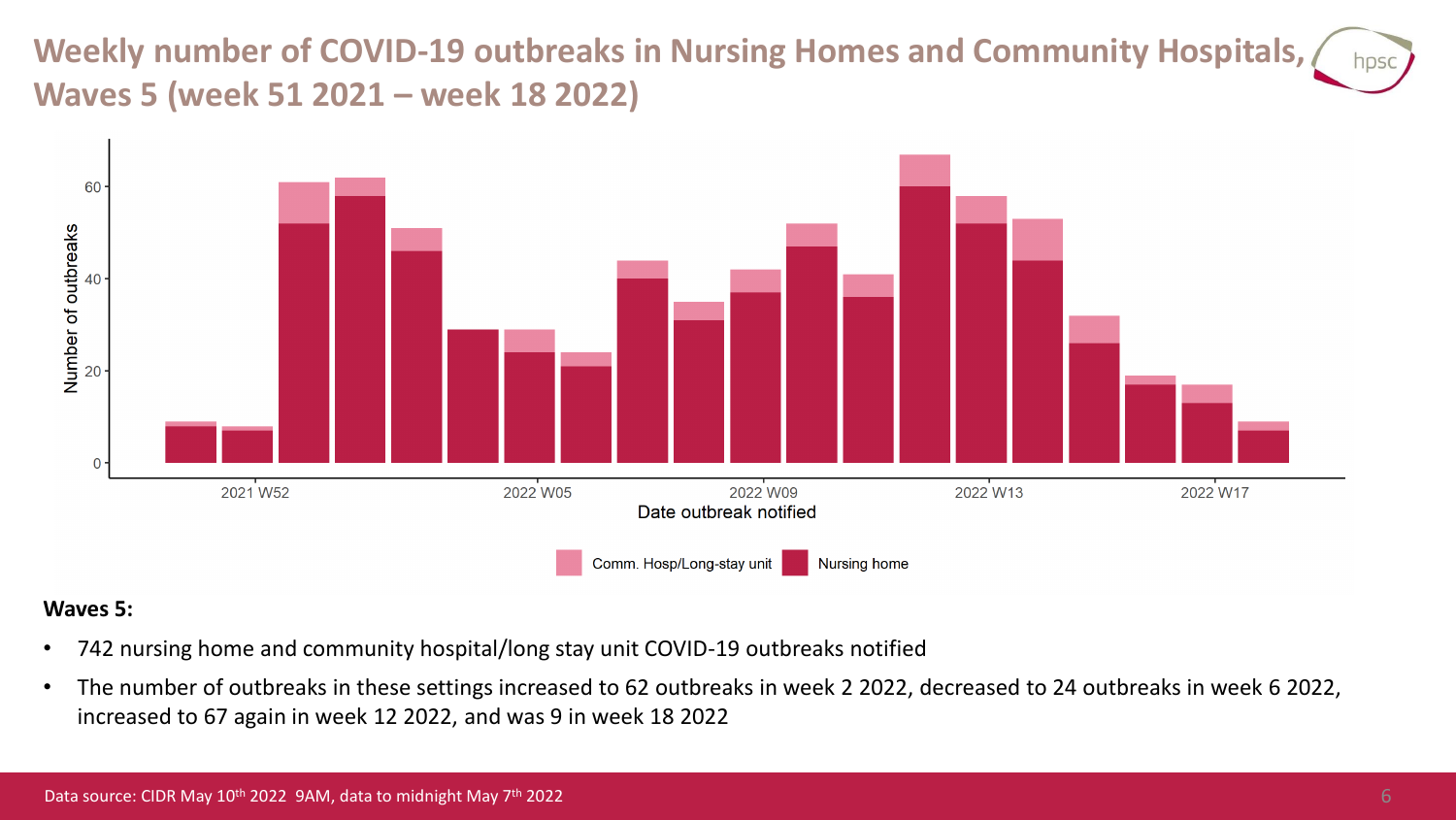**Regional distribution of outbreaks in Nursing Home and Community Hospitals, Waves 5 (week 51 2021 – week 18 2022)**





#### **Wave 5:**

- The highest number of outbreaks was reported in CHO4 (105 outbreaks) followed by CHO2 (95 outbreaks)
- Six CHOs were represented in the 9 outbreaks notified in week 18 2022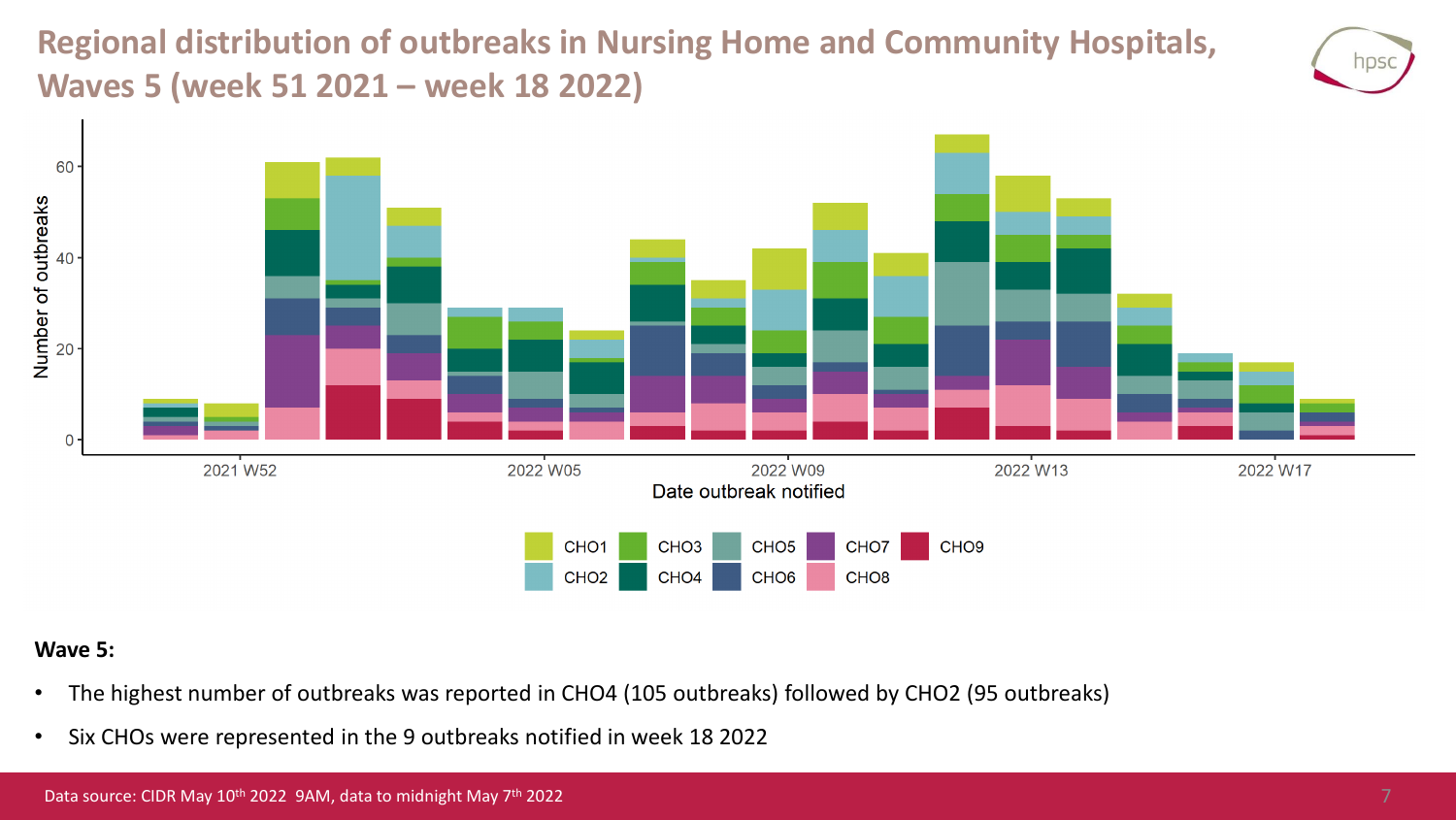# **New and active outbreaks by week in Nursing Home and Community Hospitals, Wave 5 (week 51 2021 to week 18 2022)**





#### **Wave 4 and 5:**

The number of active outbreaks (those with a case notified that week) peaked at 183 in week 4 2022, and again at 148 in week 12 2022. Fewer outbreaks had cases reported in weeks 13-18 2022 although the number of known active outbreaks in the most recent weeks may increase as more data become available

Note: linked case information is only available for 10,240/14,999 (68%) cases in wave 5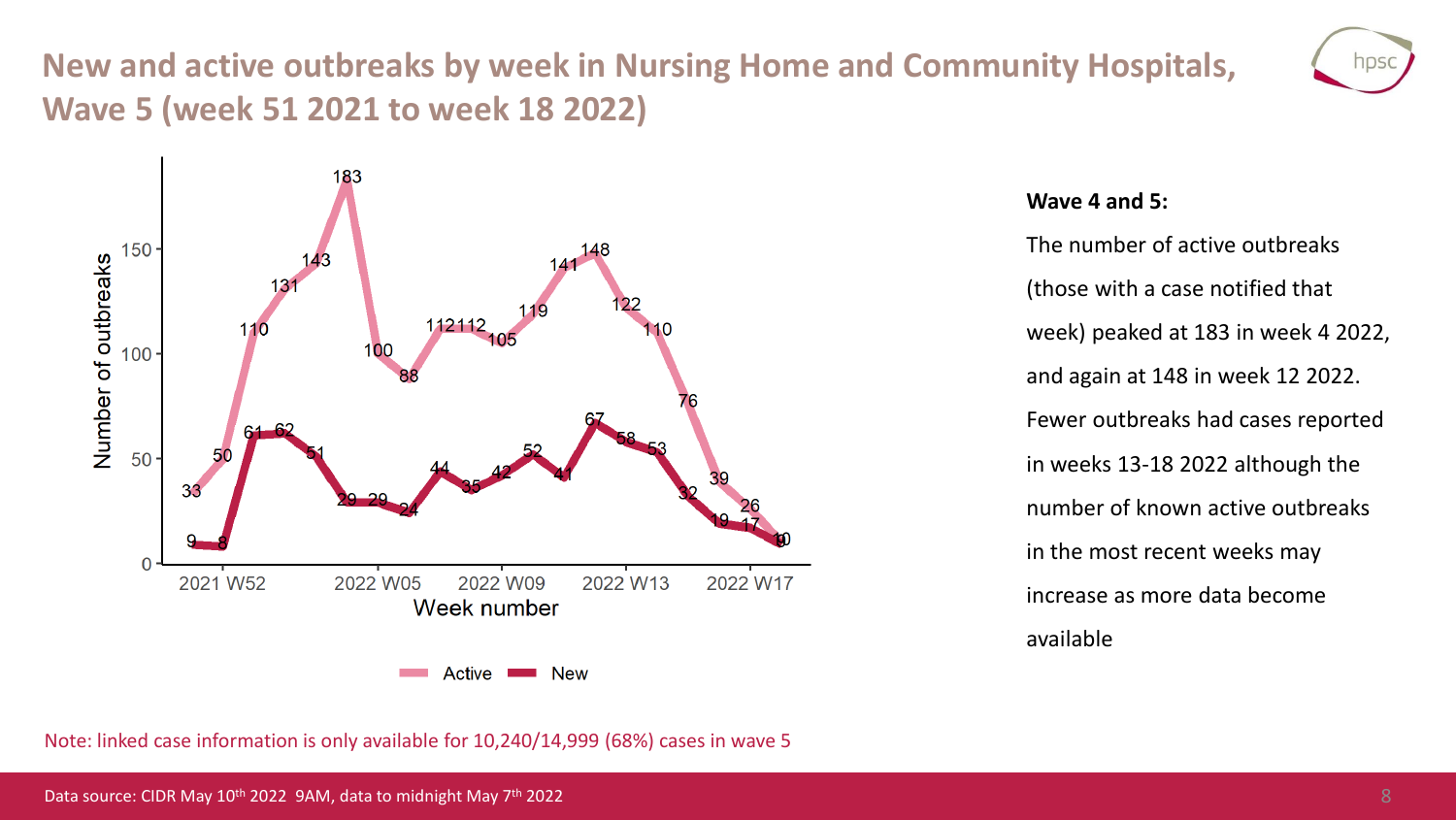# **Cases associated with COVID-19 outbreaks in Nursing Homes and Community Hospitals, Waves 1 to 5**





For outbreaks reported in week 18 2022, the number of outbreak associated cases was 66. The peak in weekly case numbers in wave 5 was in outbreaks reported in week 2 2022 with 1699 cases. This was more than 6 times the peak weekly number of cases in wave 4 (n=265), and 81% of the peak weekly number of cases in wave 3 (n=2092)

Note: Numbers of associated cases are based on the larger between the aggregate number of confirmed cases reported and the number of confirmed linked cases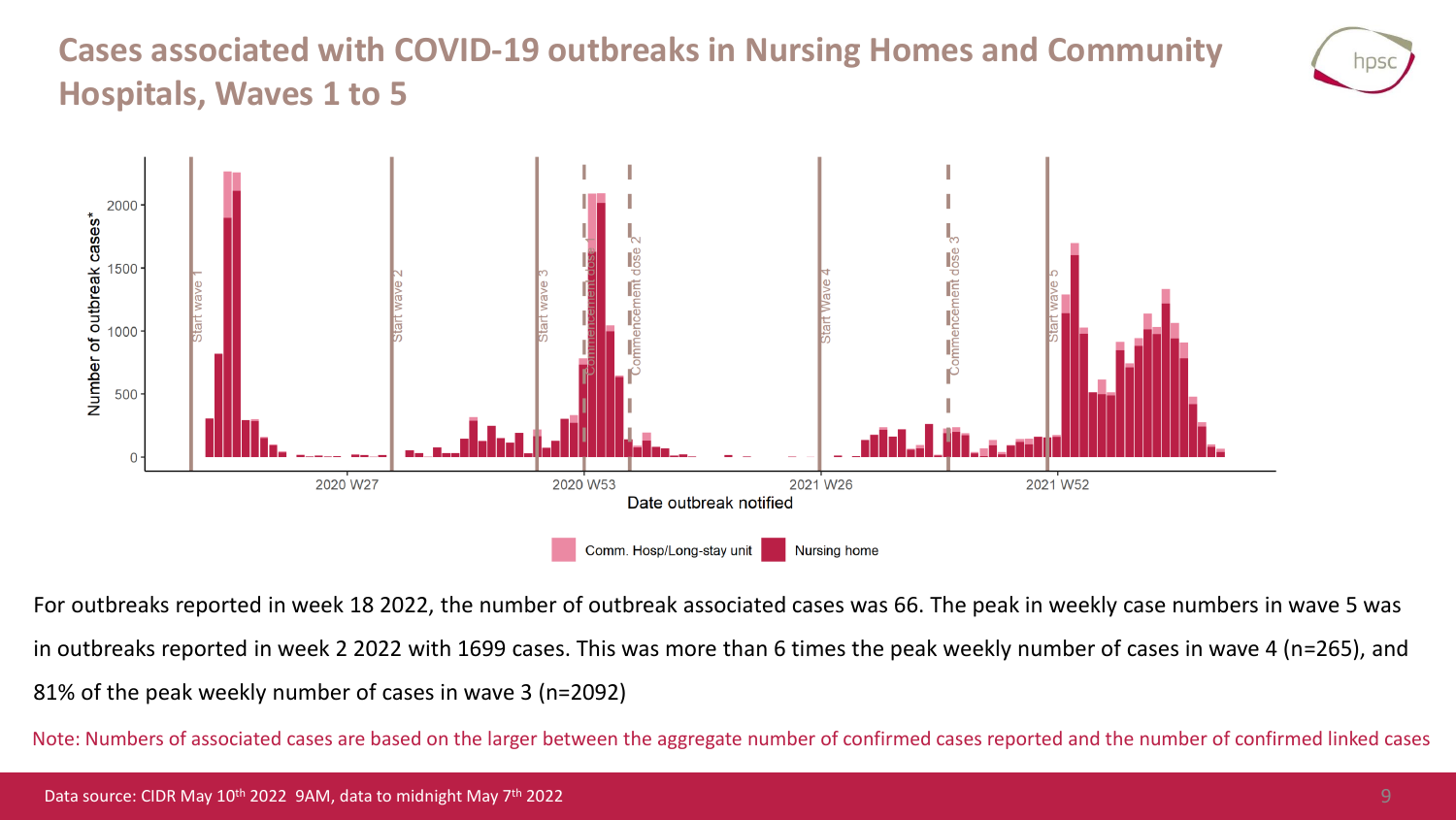**Cases associated with COVID-19 outbreaks in Nursing Homes and Community Hospitals by healthcare worker status, Waves 1 to 5**





In week 18, 16 outbreak associated cases (24%) were among staff and 50 (76%) among residents

Note: Numbers of associated cases are based on the larger between the aggregate number of confirmed cases reported and the number of confirmed linked cases. Staff and clients case numbers were derived from aggregate data provided on the number of staff and clients cases.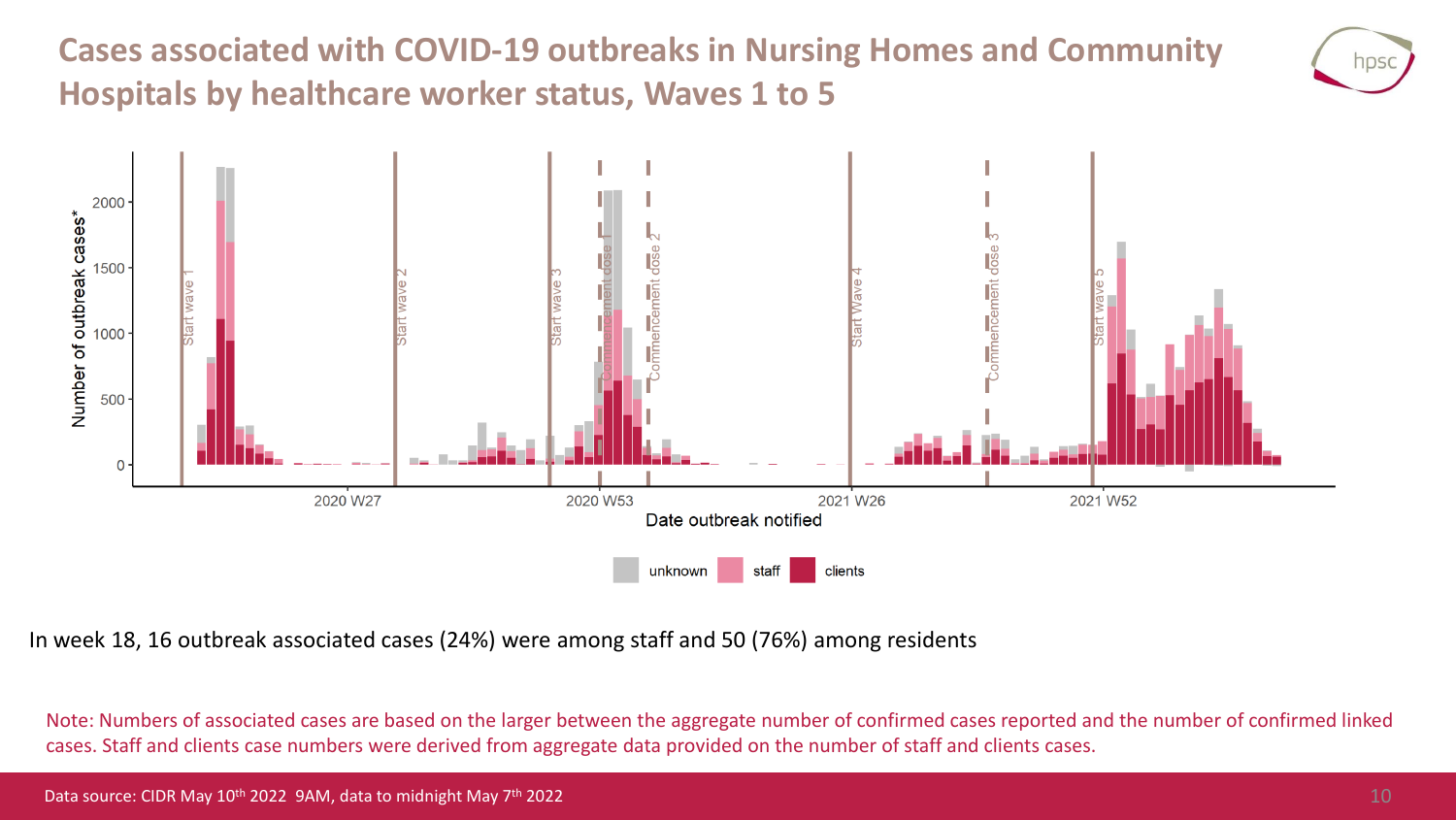**Deaths among confirmed cases linked to COVID-19 outbreaks in Nursing Homes and Community Hospitals by week of death, waves 1 -5**





- In wave 5, the highest number of weekly deaths (by date of death) was 21 in week 4 2022
- Note: only 68% of outbreak-associated cases in wave 5 have been electronically linked to outbreaks, and were thus available for inclusion in this figure
- Also, the data on linked deaths for recent outbreaks is likely an underestimate, as deaths may still accrue among known cases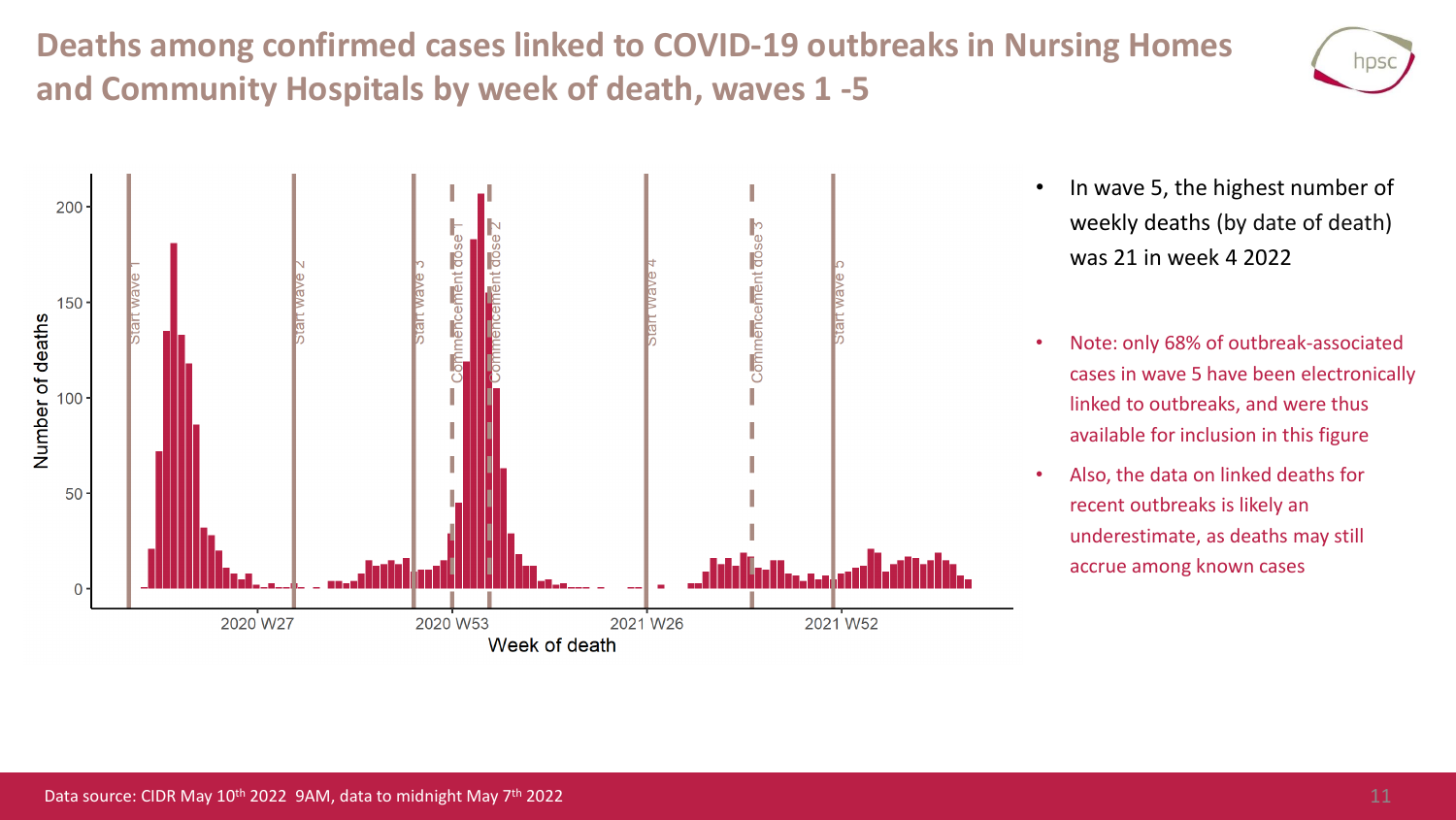**Outcomes among confirmed cases linked to COVID-19 outbreaks in Nursing Homes and Community Hospitals by age group, Wave 5 (week 51 2021 to week 18 2022)**



| Age group    | <b>Number</b> | <b>Number</b><br>hospitalised | %<br>hospitalised | <b>Number</b><br>admitted to<br><b>ICU</b> | % ICU | <b>Number</b><br>who died | % died |
|--------------|---------------|-------------------------------|-------------------|--------------------------------------------|-------|---------------------------|--------|
| $<$ 45 yrs   | 2404          | 30                            | 1.2%              | < 5                                        | 0.0%  | < 5                       | 0.0%   |
| 45-64 yrs    | 1692          | 37                            | 2.2%              | < 5                                        | 0.1%  | < 5                       | 0.2%   |
| 65-74 yrs    | 780           | 46                            | 5.9%              | < 5                                        | 0.1%  | 14                        | 1.8%   |
| 75-84 yrs    | 2164          | 159                           | 7.3%              | < 5                                        | 0.1%  | 65                        | 3.0%   |
| $85+yrs$     | 3200          | 201                           | 6.3%              | < 5                                        | 0.0%  | 140                       | 4.4%   |
| <b>Total</b> | 10240         | 473                           | 4.6%              | 6                                          | 0.1%  | 223                       | 2.2%   |

Note: disease severity information is only 10,240/14,999 (68%) cases in wave 5, and deaths may still accrue among known cases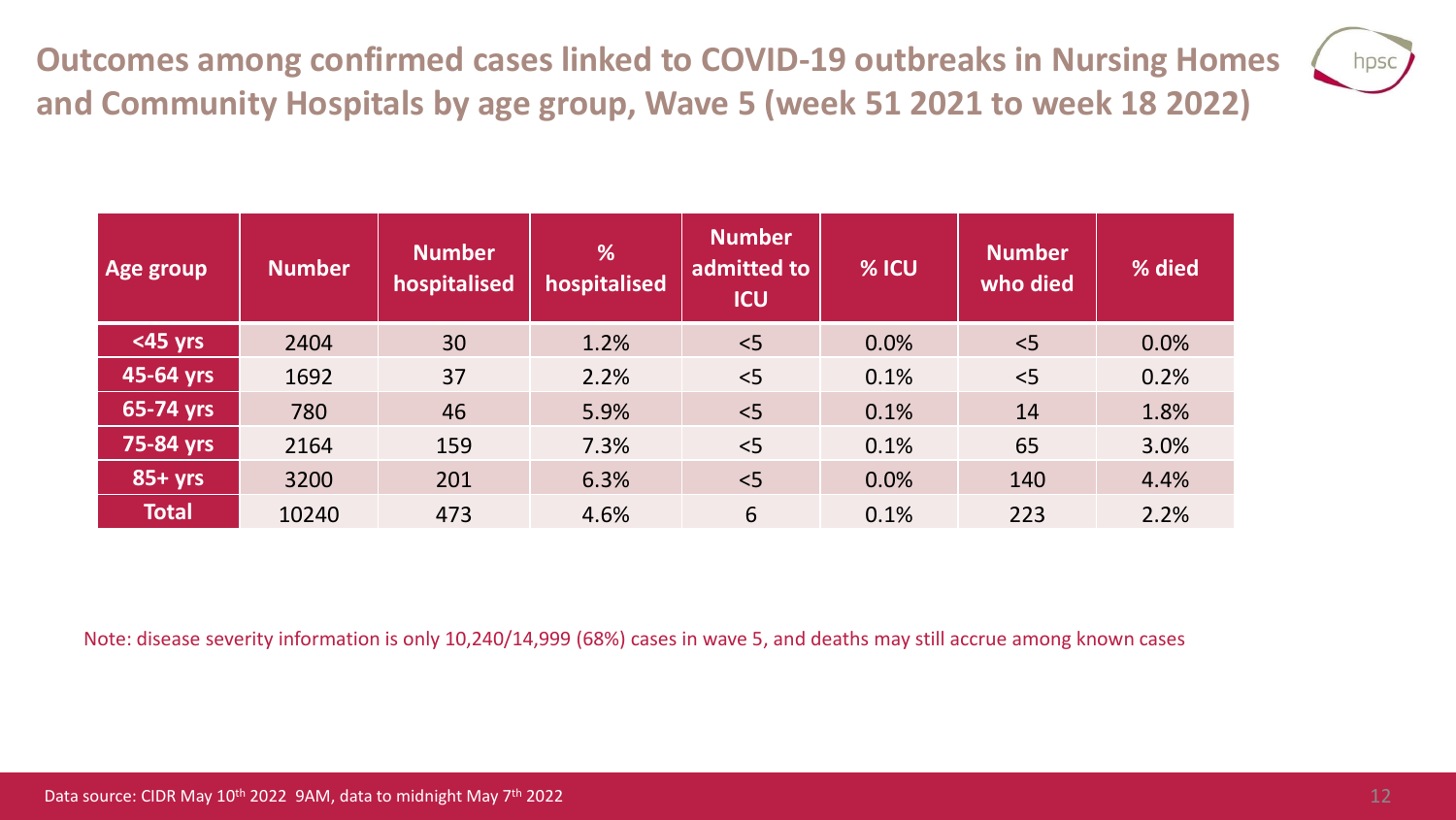# **Comparison of disease severity among confirmed cases linked to outbreaks in Nursing Homes and Community Hospitals by wave and age group**

| e<br>п |  |
|--------|--|
|        |  |

| Age<br>group | <b>Wave</b> | <b>Number</b> | <b>Number</b><br>hospitalised | %<br>hospitalised | <b>Number</b><br>admitted to ICU | % ICU | <b>Number who</b><br>died | % died |
|--------------|-------------|---------------|-------------------------------|-------------------|----------------------------------|-------|---------------------------|--------|
|              | Wave 1      | 2672          | 88                            | 3.3%              | 5                                | 0.2%  | 20                        | 0.7%   |
|              | Wave 2      | 779           | 15                            | 1.9%              | < 5                              | 0.0%  | < 5                       | 0.1%   |
| $65$ yrs     | Wave 3      | 4032          | 101                           | 2.5%              | 8                                | 0.2%  | 18                        | 0.4%   |
|              | Wave 4      | 1180          | 16                            | 1.4%              | < 5                              | 0.2%  | $\overline{7}$            | 0.6%   |
|              | Wave 5      | 4096          | 67                            | 1.6%              | < 5                              | 0.0%  | < 5                       | 0.1%   |
|              | Wave 1      | 3577          | 388                           | 10.8%             | 11                               | 0.3%  | 866                       | 24.2%  |
|              | Wave 2      | 776           | 75                            | 9.7%              | < 5                              | 0.1%  | 133                       | 17.1%  |
| $65 + yrs$   | Wave 3      | 4296          | 476                           | 11.1%             | < 5                              | 0.1%  | 1014                      | 23.6%  |
|              | Wave 4      | 1532          | 174                           | 11.4%             | < 5                              | 0.1%  | 199                       | 13.0%  |
|              | Wave 5      | 6144          | 406                           | 6.6%              | < 5                              | 0.1%  | 219                       | 3.6%   |
| All ages     | Wave 1      | 6251          | 476                           | 7.6%              | 16                               | 0.3%  | 886                       | 14.2%  |
|              | Wave 2      | 1555          | 90                            | 5.8%              | < 5                              | 0.1%  | 134                       | 8.6%   |
|              | Wave 3      | 8328          | 577                           | 6.9%              | 12                               | 0.1%  | 1032                      | 12.4%  |
|              | Wave 4      | 2712          | 190                           | 7.0%              | < 5                              | 0.1%  | 206                       | 7.6%   |
|              | Wave 5      | 10240         | 473                           | 4.6%              | 6                                | 0.1%  | 223                       | 2.2%   |

The percentage of cases 65 years or older who died among confirmed cases linked to outbreaks notified in wave 5 was 3.6%, compared to between 13.0% and 24.2% in waves 1-4

Note: disease severity information is only available 10,240/14,999 (68%) cases in wave 5, and deaths may still accrue among known cases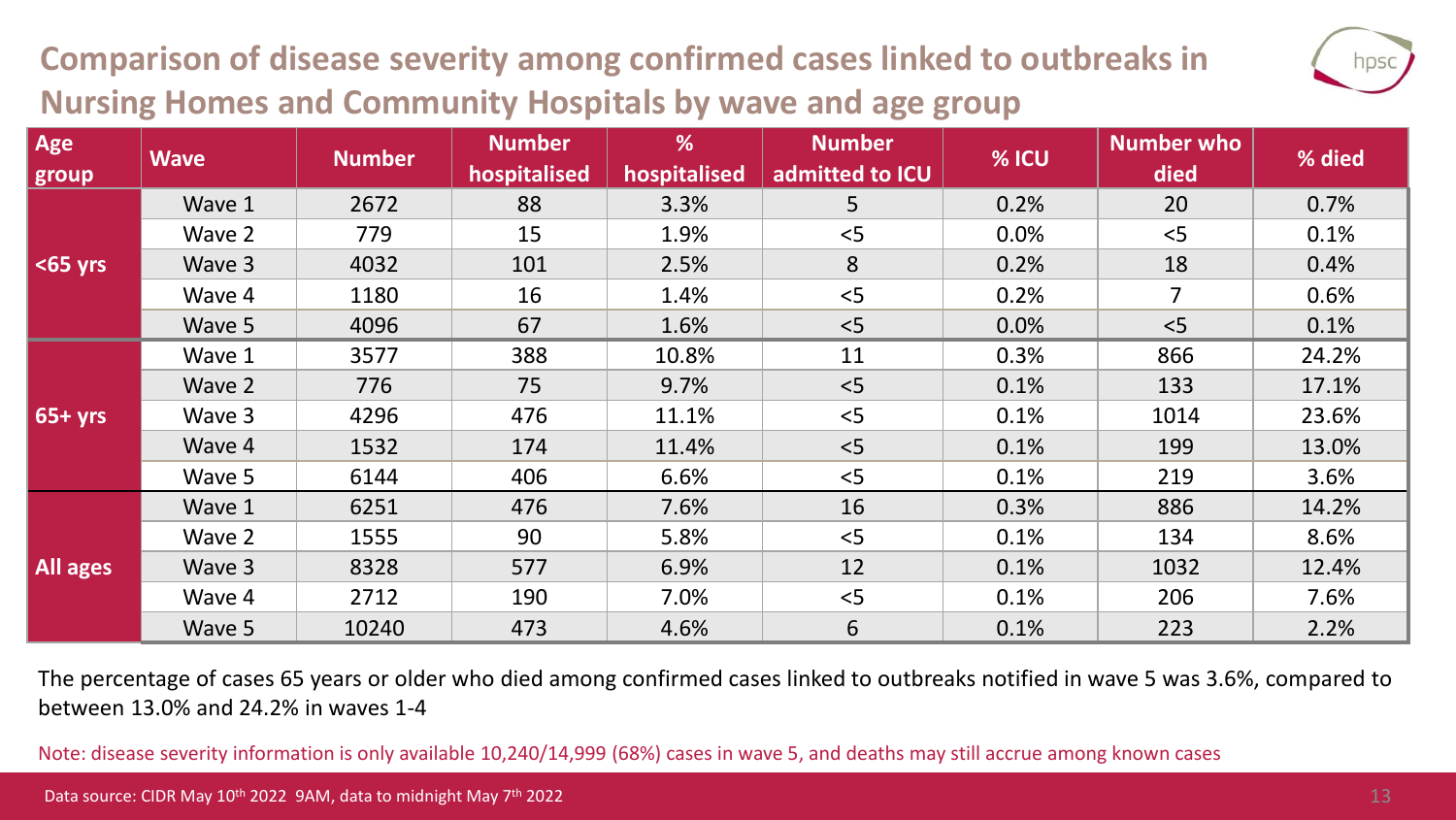### **Distribution of outbreak size\* by month of outbreak notification**



The median outbreak size has remained relatively low since the vaccination programme commenced in January/February 2021 The median outbreak size for

outbreaks reported in January 2022 increased to 19 and reduced to 12 in April (Note: data for April and May likely incomplete)

\*Number of associated cases is based on the larger between the aggregate number of confirmed cases reported and the number of confirmed linked cases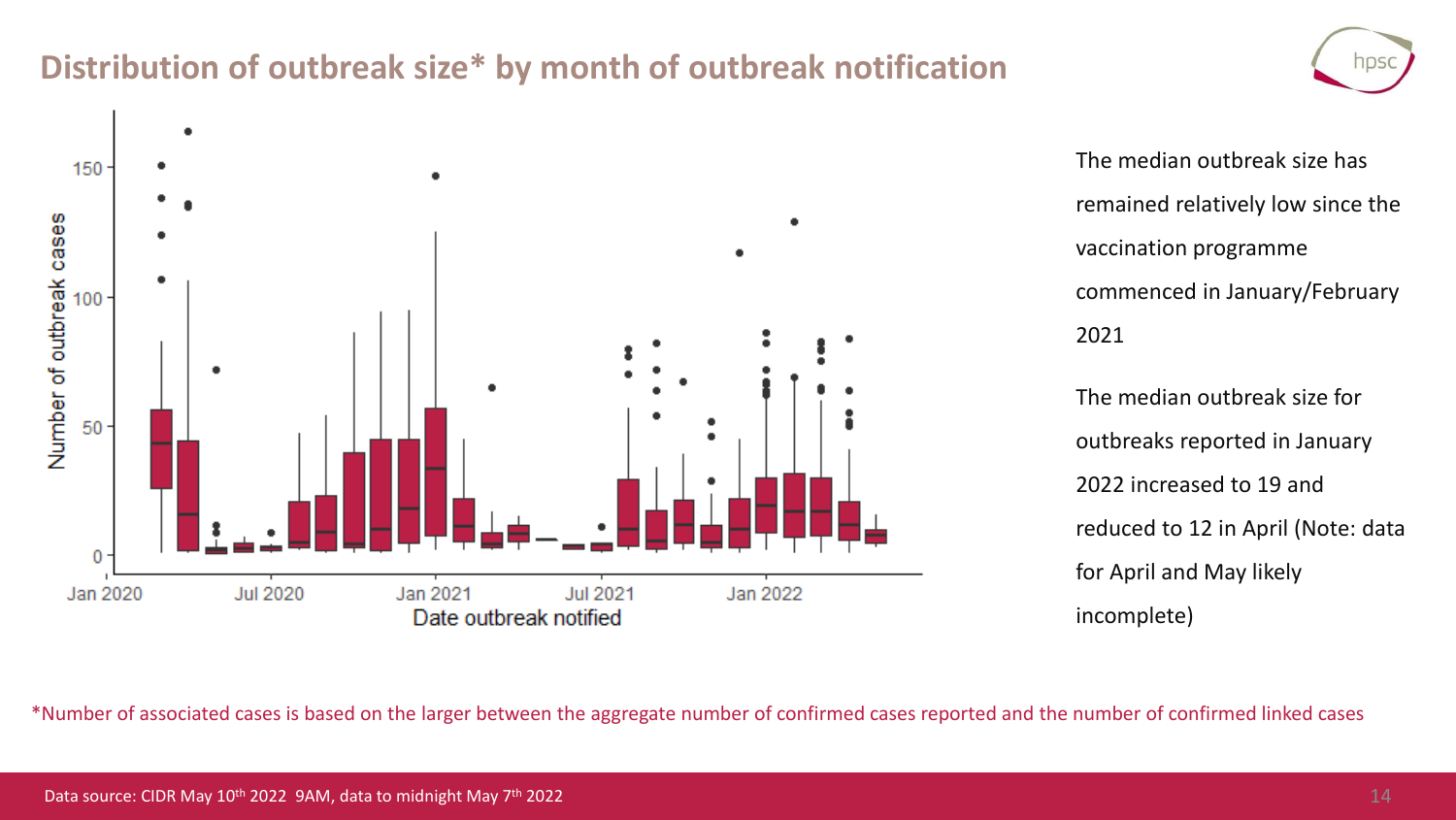## **Distribution of number of deaths per outbreak by month of outbreak notification**

Jul 2021

Date outbreak notified

Jan 2022



The median number of deaths per outbreak has remained relatively low since the vaccination programme commenced in January/February 2021.

The monthly median number of deaths per outbreak has remained at zero since November 2021 (Note: data for March and April likely incomplete)

Note: Later outbreaks in the series may still be accruing cases and deaths



Jan 2021

**Jul 2020** 

Number of outbreak cases who died<br>asses who died

10

0

Jan 2020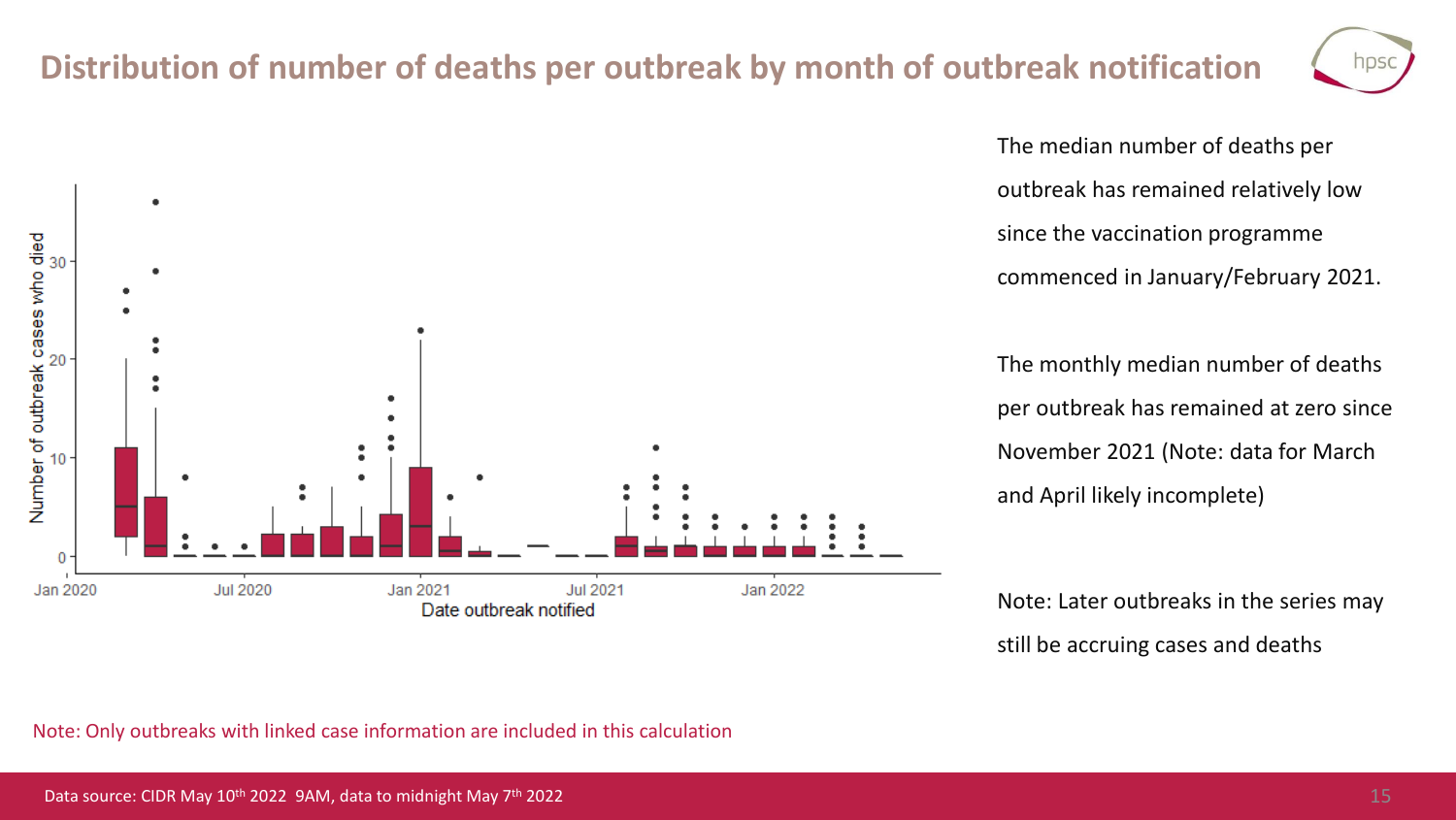### **Distribution of outbreak case fatality by month of outbreak notification**





The median outbreak case fatality has remained relatively low since the vaccination programme commenced in January/February 2021.

The monthly median outbreak case fatality has remained at zero since November 2021 (Note: data for April and May likely incomplete)

Note: Later outbreaks in the series may still be accruing cases and deaths

Note: Only outbreaks with linked case information are included in this calculation